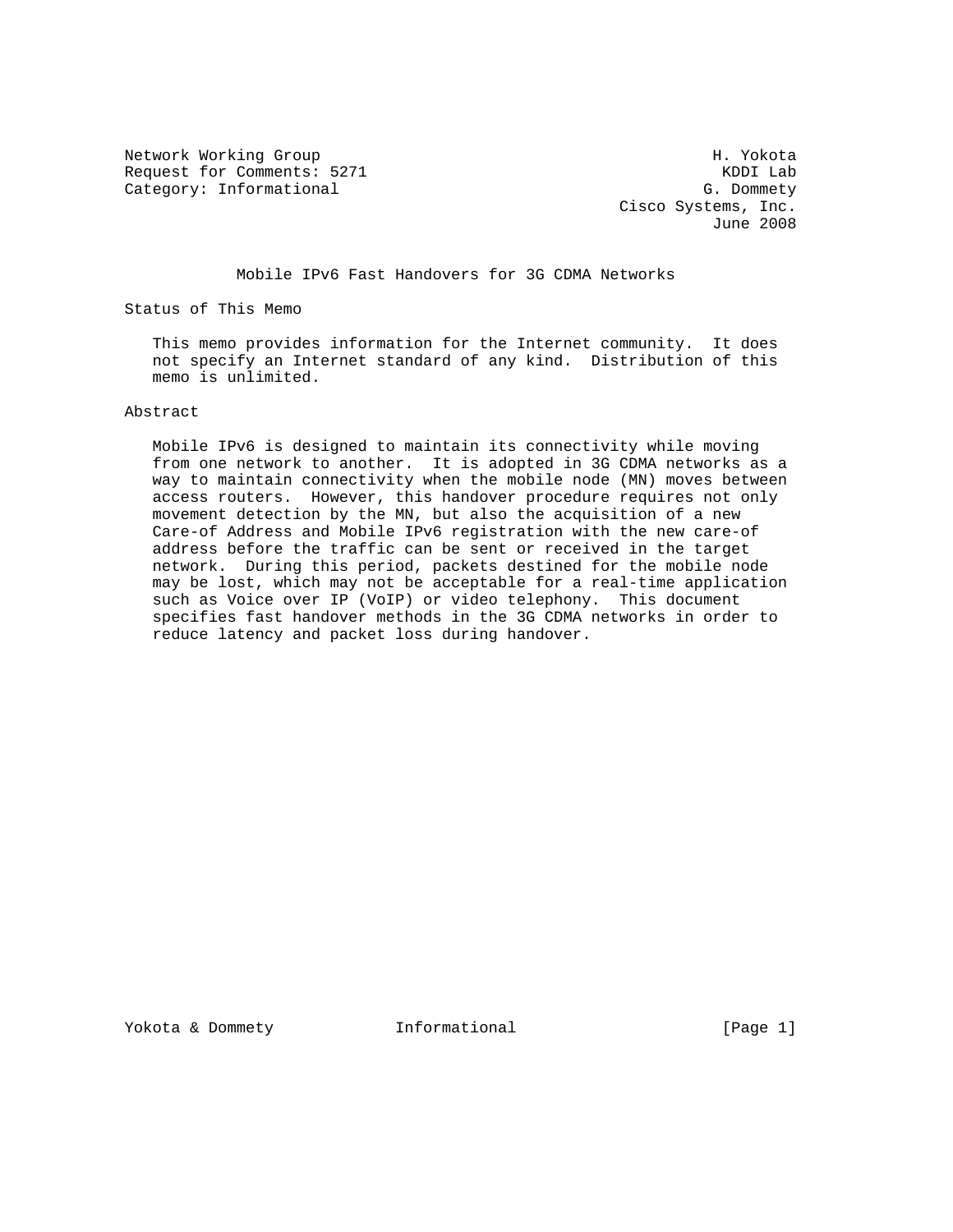# Table of Contents

| 2.             |                                                                  |
|----------------|------------------------------------------------------------------|
|                |                                                                  |
| 4 <sub>1</sub> | Network Reference Model for Mobile IPv6 over 3G CDMA Networks  4 |
|                |                                                                  |
|                |                                                                  |
|                |                                                                  |
|                | 5.3. Considerations on the Link Indications 15                   |
| б.             |                                                                  |
|                | 6.1. Handover Assist Information Option 15                       |
|                | 6.2. Mobile Node Identifier Option 16                            |
|                | 6.3. New Flag Extension to FBU Message 17                        |
|                | 6.4. New Flaq Extension to PrRtAdv Message 17                    |
|                |                                                                  |
| 8 <sub>1</sub> |                                                                  |
| 9.             |                                                                  |
|                |                                                                  |
|                |                                                                  |
|                |                                                                  |

### 1. Introduction

 Mobile IPv6 [2] allows mobile nodes (MNs) to maintain persistent IP connectivity while the MN moves around in the IPv6 network. It is adopted in 3G CDMA networks for handling host-based mobility management [12]. During handover, however, the mobile node (MN) needs to switch the radio link to obtain a new Care-of Address (CoA) and to re-register with the home agent (HA), which may cause a communication disruption. This is not desirable for real-time applications such as VoIP and video telephony. To reduce this disruption time or latency, a fast handover protocol for Mobile IPv6 [3] is proposed. RFC 4260 [7] further describes how this Mobile IPv6 Fast Handover could be implemented on link layers conforming to the IEEE 802.11 suite of specifications. However, 3G CDMA and IEEE 802.11 networks are substantially different in the radio access, the representations of the network nodes or parameters, and the network attachment procedures; for example, the beacon scanning or New Access Router (NAR) discovery based on [Access Point Identifier, Access Router-info (AP-ID, AR-info)] tuples specified in RFC 4260 can not be directly applied to 3G CDMA networks. This document therefore specifies how Mobile IPv6 fast handovers can be applied in the 3G CDMA networks.

Yokota & Dommety **Informational Informational** [Page 2]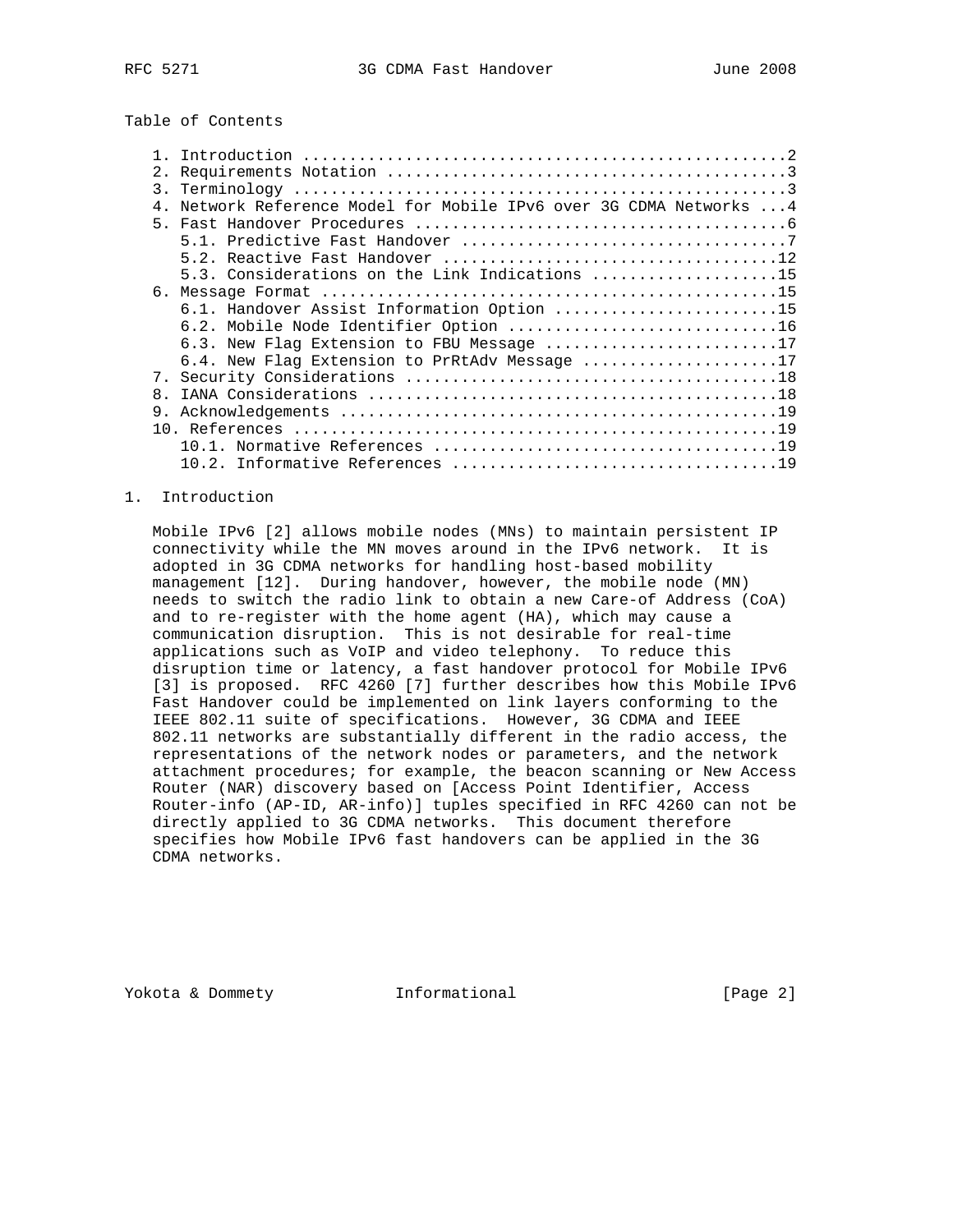### 2. Requirements Notation

 The key words "MUST", "MUST NOT", "REQUIRED", "SHALL", "SHALL NOT", "SHOULD", "SHOULD NOT", "RECOMMENDED", "MAY", and "OPTIONAL" in this document are to be interpreted as described in [1].

3. Terminology

 This document refers to [3] for Mobile IPv6 fast handover terminology. Terms that first appear in this document are defined below:

- Access Network Identifier (ANID): An identifier that is used by the Packet Data Serving Node (PDSN) to determine whether the MN is being handed off from the access network that was not previously using this PDSN. Anytime the MN crosses into a new region, which is defined by the ANID, it must re-register with that access network. The ANID is further composed of the System ID (SID), Network ID (NID), and Packet Zone ID (PZID) and these values are administered by the operator. The lengths of the SID, NID, and PZID are 2 octets, 2 octets, and 1 octet, respectively. Thus, that of the ANID occupies 5 octets [11].
- Forward Pilot Channel: A portion of the Forward Channel that carries the pilot. The Forward Channel is a portion of the physical layer channels transmitted from the 3G CDMA access network to the MN. Further, several sets of pilots (e.g., the active set or neighbor set) are defined to determine when and where to handover.
- Home Link Prefix (HLP): The prefix address assigned to the home link where the MN should send the binding update message. This is also called Home Network Prefix (HNP) and one of the bootstrap parameters for the MN.
- International Mobile Subscriber Identity (IMSI): The IMSI is a string of decimal digits, up to a maximum of 15 digits, that identifies a unique mobile terminal or mobile subscriber internationally. The IMSI consists of three fields: the Mobile Country Code (MCC), the Mobile Network Code (MNC), and the Mobile Subscriber Identification Number (MSIN). An example of the IMSI is "440701234567890", where "440" is the MCC, "70" is the MNC, and "1234567890" is the MSIN. The IMSI conforms to the ITU-T E.212 numbering standard [6]. In this specification, IMSI is an ASCII string that consists of not more than 15 decimal digits (ASCII values between 30 and 39 hexadecimal), one character per IMSI digit. The above example would therefore be encoded as "34 34 30 37 30 31 32 33 34 35 36 37 38 39 30" in hexadecimal notation.

Yokota & Dommety **Informational** [Page 3]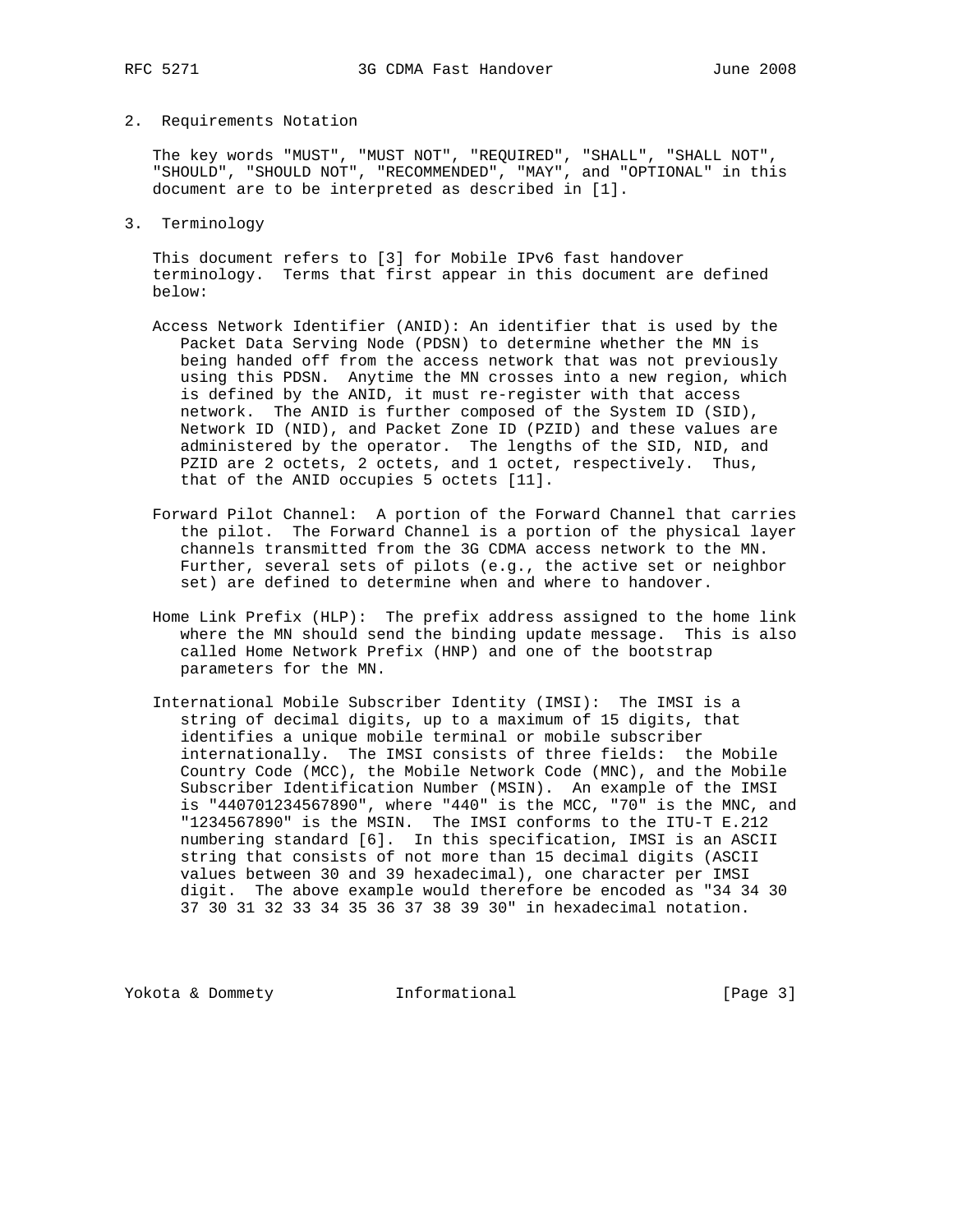- Mobile Identity (MN ID): An identifier of the Mobile Node that is used by the access network. The value (e.g., IMSI) is unique within the operator's network.
- Packet Data Serving Node (PDSN): An entity that routes MN originated or MN terminated packet data traffic. A PDSN establishes, maintains, and terminates link-layer sessions to MNs. A PDSN is the access router in the visited access provider network.
- Sector Address Identifier (SectorID): A typical cell divides its coverage area into several sectors. In 3G CDMA systems, each sector uses a different PN (Pseudo Noise) code offset and is associated with SectorID. The SectorID is 128 bits long and can be represented in the IPv6 address format [8].
- 4. Network Reference Model for Mobile IPv6 over 3G CDMA Networks

 Figure 1 shows a simplified reference model of the Mobile IP enabled 3G CDMA networks. The home agent (HA) and Authentication, Authorization, and Accounting (AAA) server of the mobile node (MN) reside in the home IP network, and the MN roams within or between the access provider network(s). Usually, the home IP network is not populated by the MNs, which are instead connected only to the access provider networks. Prior to the Mobile IPv6 registration, the MN establishes a 3G CDMA access technology specific link-layer connection with the access router (AR). When the MN moves from one AR to another, the link-layer connection is re-established, and a Mobile IPv6 handover is performed. Those ARs reside in either the same or different access provider network(s). The figure shows the situation, where the MN moves from the Previous Access Router (PAR) to the New Access Router (NAR) via the radio access network (RAN).

Yokota & Dommety **Informational Informational** [Page 4]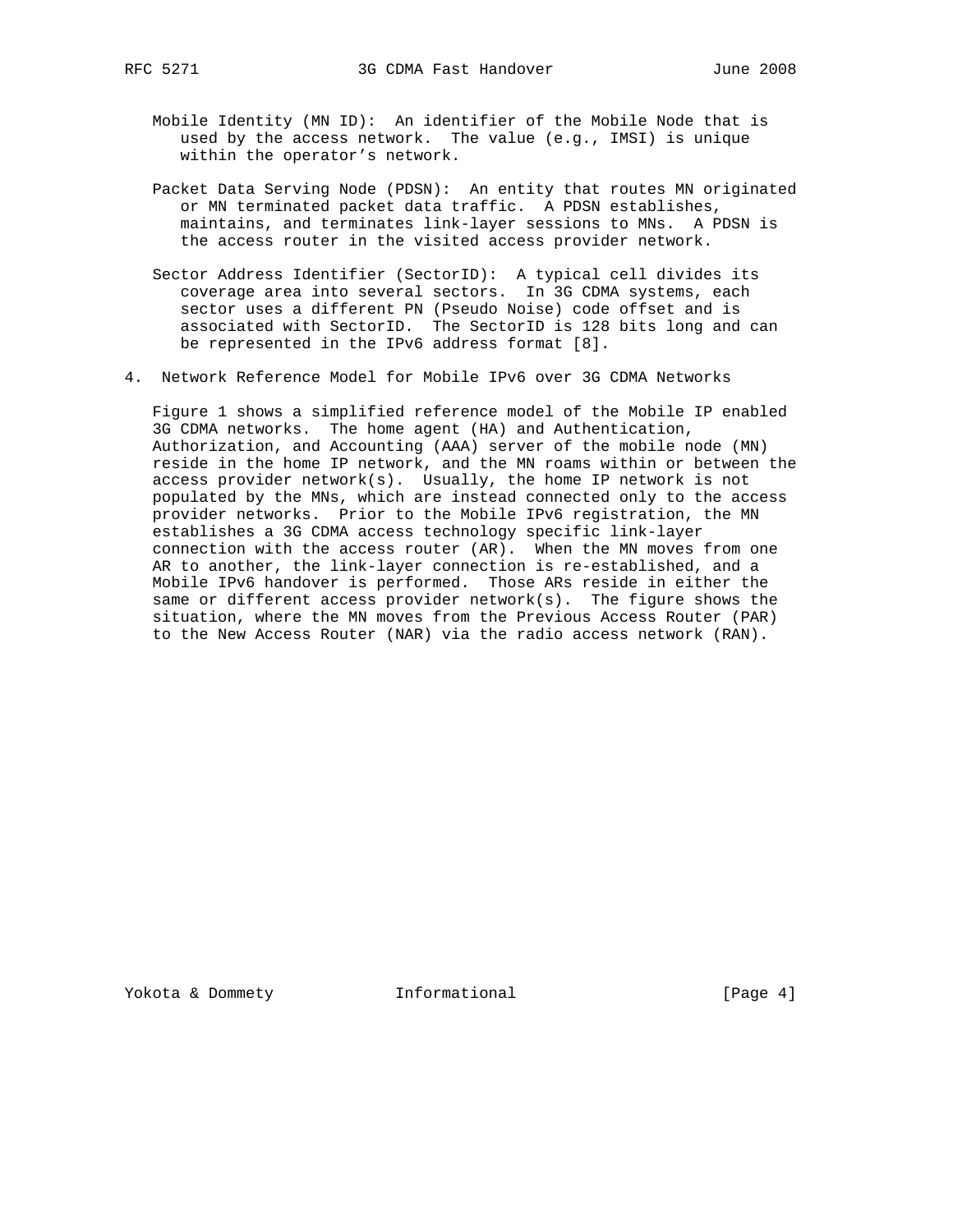

Figure 1: Reference Model for Mobile IP

 In 3G CDMA networks, pilot channels transmitted by base stations allow the MN to obtain a rapid and accurate C/I (carrier to interference) estimate. This estimate is based on measuring the strength of the Forward Pilot Channel or the pilot, which is associated with a sector of a base station (BS). The MN searches for the pilots and maintains those with sufficient signal strength in the pilot sets. The MN sends measurement results, which include the offsets of the PN code in use and the C/Is in the pilot sets, to provide the radio access network (RAN) with the estimate of sectors in its neighborhood. There are several triggers for the MN to send those estimates, e.g., when the strength of a pilot in the pilot sets exceeds that of the current pilot, the MN sends the estimates to the access network. As long as the sector to which the MN is going to move belongs to the same access network, the mobility within that access network is handled by the access-specific interfaces [10] and the link-layer connection between the MN and AR can be maintained without a re-establishment. The MN can continually search for pilots without disrupting the data communication and a timely handover is assisted by the network. If, however, the serving access network finds that the sector associated with the highest pilot strength belongs to a different AR, it attempts to close the connection with the MN. The MN then attempts to get a new traffic channel assigned

Yokota & Dommety **Informational** [Page 5]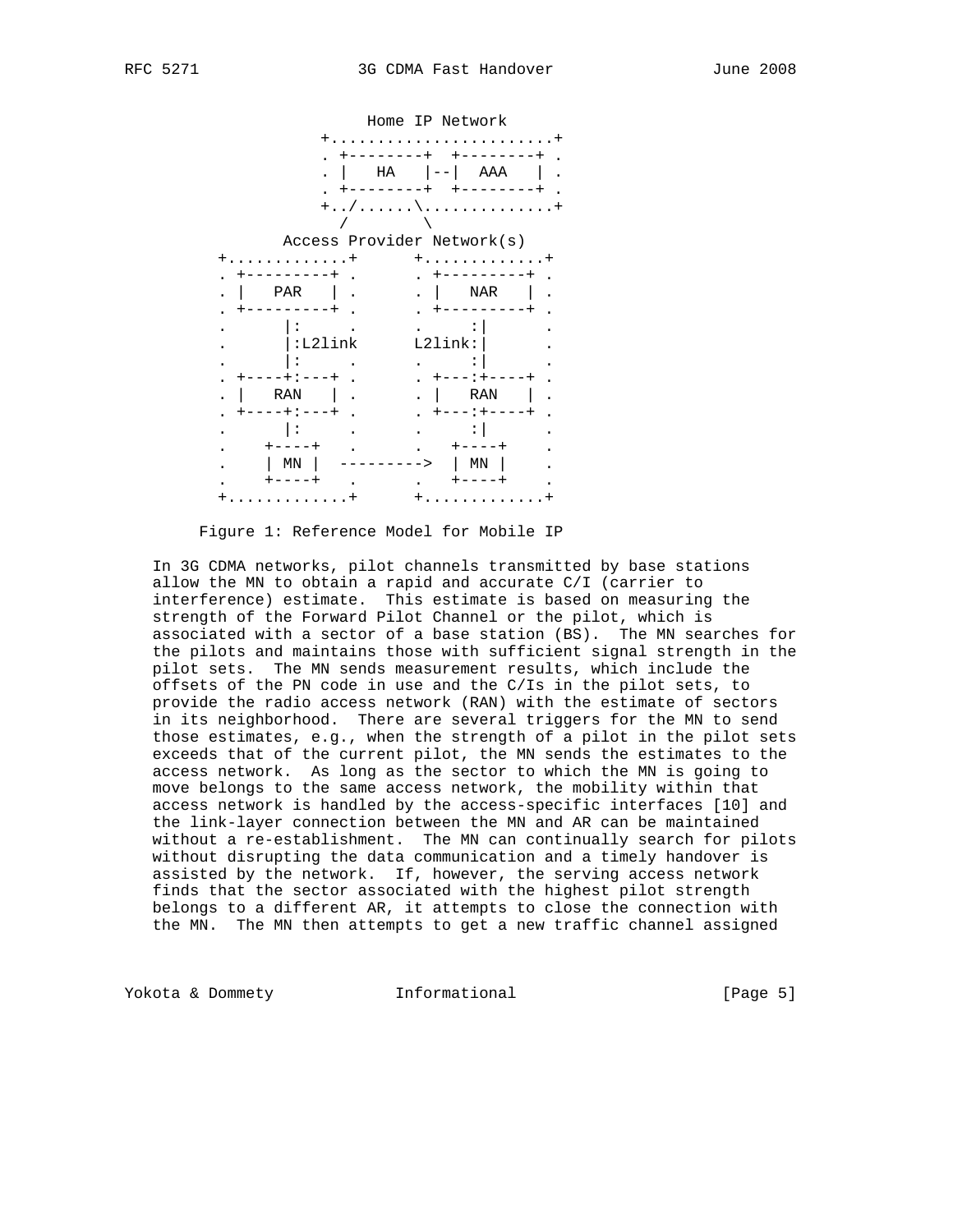in the new access network, which is followed by establishing a new connection with the new AR. This could cause a noticeable communication disruption and lead to a serious degradation of the user experience. In order to minimize the service degradation, during the handover between ARs, an IP-level fast handover approach as defined in RFC 5268 needs to be involved. If the air interface information can be used as a trigger for the handover between access routers, fast and smooth handover of Mobile IPv6 can be realized in 3G CDMA networks. The MN can continually search for pilots without disrupting the data communication and a timely handover is assisted by the network.

 To assist the handover of the MN to the new AR, various types of information can be considered: the pilot sets, which include the candidates of the target sectors or BSs, the cell information where the MN resides, the serving nodes in the radio access network, and the location of the MN, if available. To identify the access network that the MN moves to or from, the Access Network Identifiers (ANID) or the subnet information can be used [9][10]. In this document, a collection of such information is called "handover assist information". In 3G CDMA networks, the Link-Layer Address of the New Access Point (AP) defined in [3] may not be available. If this is the case, the Handover Assist Information option defined in this document SHOULD be used instead.

5. Fast Handover Procedures

 There are two modes defined in [3] according to the time of sending the FBU (Fast Binding Update); one is called "predictive mode", where the MN sends the FBU and receives the FBAck (Fast Binding Acknowledgment) on the PAR's (Previous Access Router's) link and the other is called "reactive mode", where the MN sends the FBU from the NAR's (New Access Router's) link. In the predictive mode, the time and place the MN hands off must be indicated sufficiently before the time it actually happens. In cellular systems, since handovers are controlled by the network, the predictive mode is well applied. However, if the network is not configured to be able to identify the new AR, to which the MN is moving next, in a timely manner, the reactive mode is better applied.

 Section 2 of RFC 4907 [20] suggests architectural principles on the link indication and the effectiveness of the optimization. The link indication of this document relies on 3G CDMA networks and the effectiveness of the optimization is attributed to RFC 5268. The above principles are thus considered by the related specifications referenced in this document.

Yokota & Dommety **Informational Informational** [Page 6]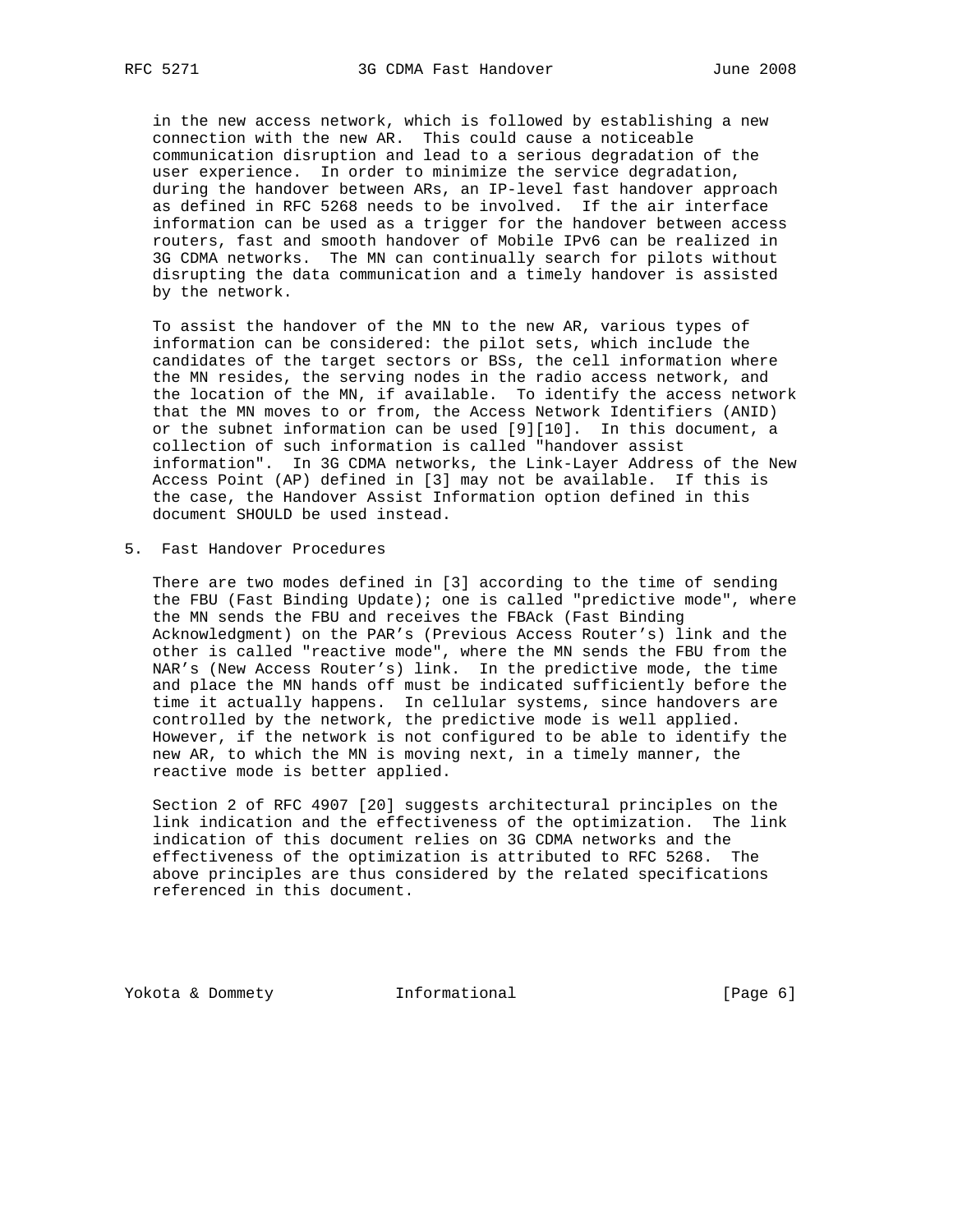## 5.1. Predictive Fast Handover

 Figure 2 shows the predictive mode of MIPv6 fast handover operation. When the MN finds a sector or a BS whose pilot signal is sufficiently strong, it initiates handover according to the following sequence:

- (a) A router solicitation for proxy router advertisement is sent to the PAR. Handover assist information for the target 3G CDMA network is attached to this message.
- (b) Based on the received handover assist information, the NAR is determined and a proxy router advertisement (PrRtAdv) containing the prefix of the NAR is sent back to the MN. The MN also checks that the R flag is not set in the PrRtAdv message, which indicates the network supports the predictive fast handover mode (defined later).
- (c) The MN creates an NCoA (new CoA) and sends the Fast Binding Update (FBU) with the NCoA to the PAR, which in turn sends the Handover Initiate (HI) to the NAR.
- (d) The NAR sends the Handover Acknowledge (HAck) back to the PAR, which in turn sends the FBU acknowledgment (FBAck) to the MN.
- (e) The PAR starts forwarding packets toward the NCoA and the NAR captures and buffers them.
- (f) The link-layer connection associated with the PAR is closed and a new traffic channel is assigned in the new access network.
- (g) The MN attaches to the new access network. The attachment procedure is access technology specific and that for 3G CDMA network including the PPP transactions is described later.
- (h) The MN sends the Unsolicited Neighbor Advertisement (UNA).
- (i) The NAR starts delivering packets to the MN.
- (j) The MN sends the Binding Update (BU) to the HA to update the Binding Cache Entry (BCE) with the NCoA, and the HA sends back the Binding Acknowledgment (BA) to the MN.

Yokota & Dommety **Informational Informational** [Page 7]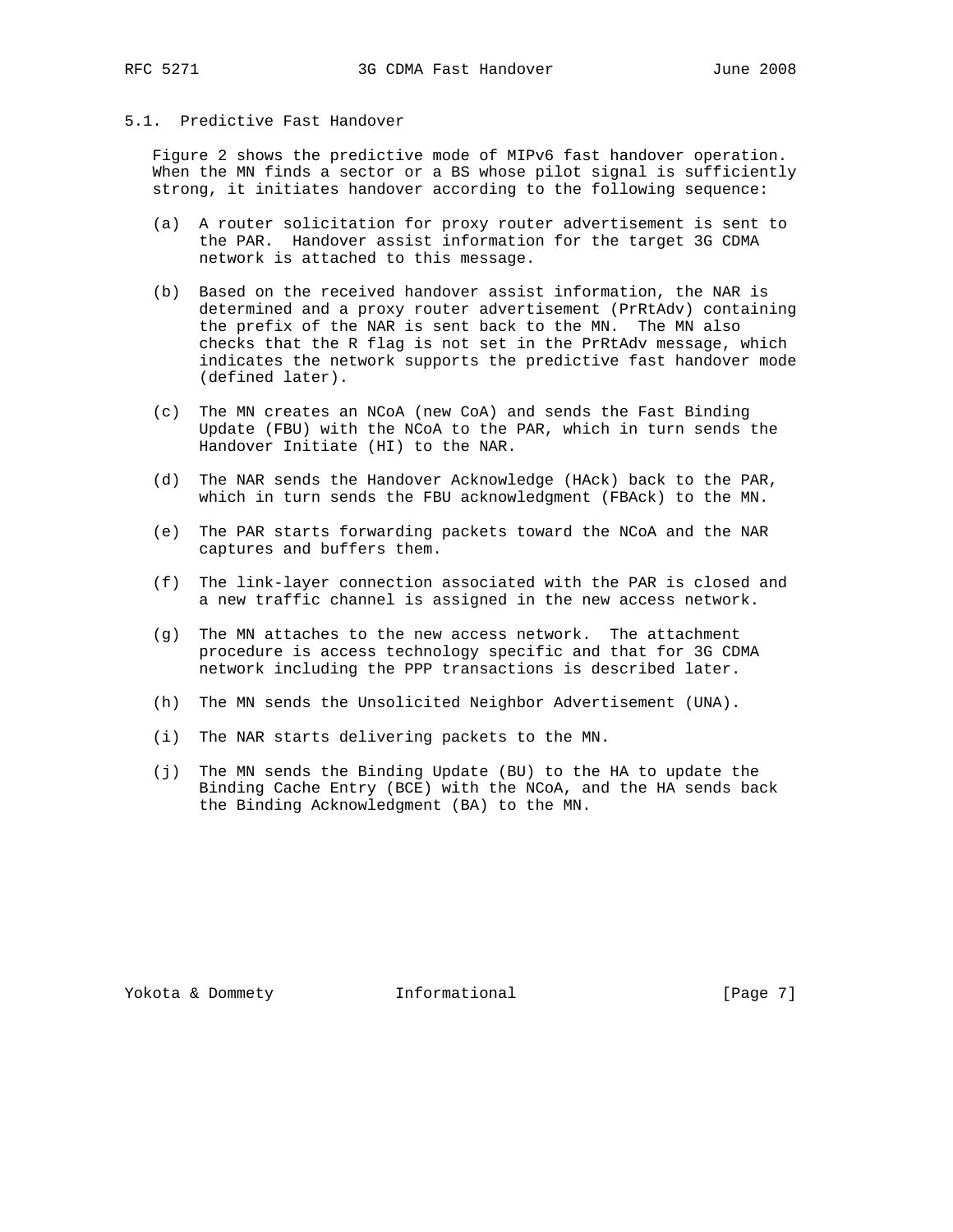



Figure 2: MIPv6 Fast Handover Operation (Predictive Mode)

 It is assumed that the NAR can be identified by the PAR leveraging the handover assist information from the MN. To perform the predictive mode, the MN MUST send the FBU before the connection with the current access network is closed. If the MN fails to send the FBU before handover, it SHOULD fall back to the reactive mode. Even if the MN successfully sends the FBU, its reception by the PAR may be delayed for various reasons such as congestion. If the NAR receives the HI triggered by the delayed FBU after the reception of the UNA ((c) comes after (h)), then the NAR SHOULD send the HAck with handover not accepted and behave as the reactive mode.

 In (a), Router Solicitation for Proxy Advertisement (RtSolPr) is supposed to include the New Access Point and the MN Link-Layer Address (LLA) options (Option Code=1 and 2, respectively) according to [3]. The New AP-LLA option MAY be replaced by the handover assist information option in 3G CDMA networks. As for the MN-LLA option, if the LLA for the MN is not available, 3G specific IDs such as IMSI[11] MAY be used. If this is the case, the MN ID option defined in Section 6.2, which can support other types of IDs and a length that is not necessarily multiples of 8 octets, SHOULD be used instead of the MN-LLA option.

Yokota & Dommety **Informational Informational** [Page 8]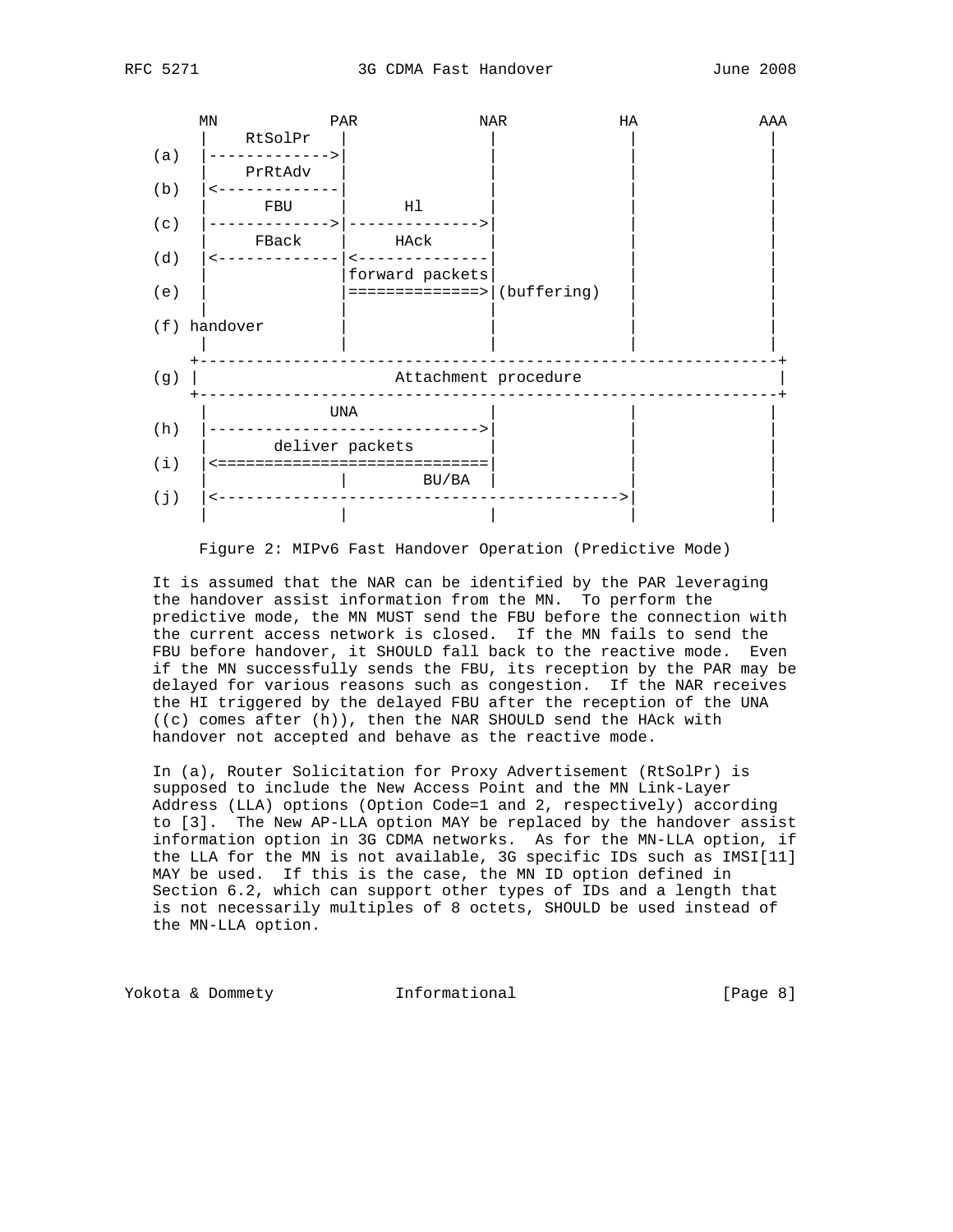In (b), PrRtAdv MUST include options for the IP address of the NAR, which may be the link-local address, and the prefix for the MN. The PAR SHOULD be able to identify the NAR from the handover assist information provided by the MN.

 Figure 3 shows the call flow for the initial attachment in the 3G CDMA network [12]. After the traffic channel is assigned, the MN first establishes a link-layer connection between itself and the access router. As a link-layer protocol, PPP is considered in this figure, and a PPP handshake is depicted as an example. After a link-layer connection is established, the MN registers with the HA by sending a Binding Update message. There are several parameters for using Mobile IPv6 such as the home address (HoA), the Care-of Address (CoA), the home agent address (HA), and the home link prefix (HLP). In [12], obtaining these values is called bootstrapping, and the bootstrapping information can be obtained during the link-layer establishment phase and/or the mobility binding phase [13].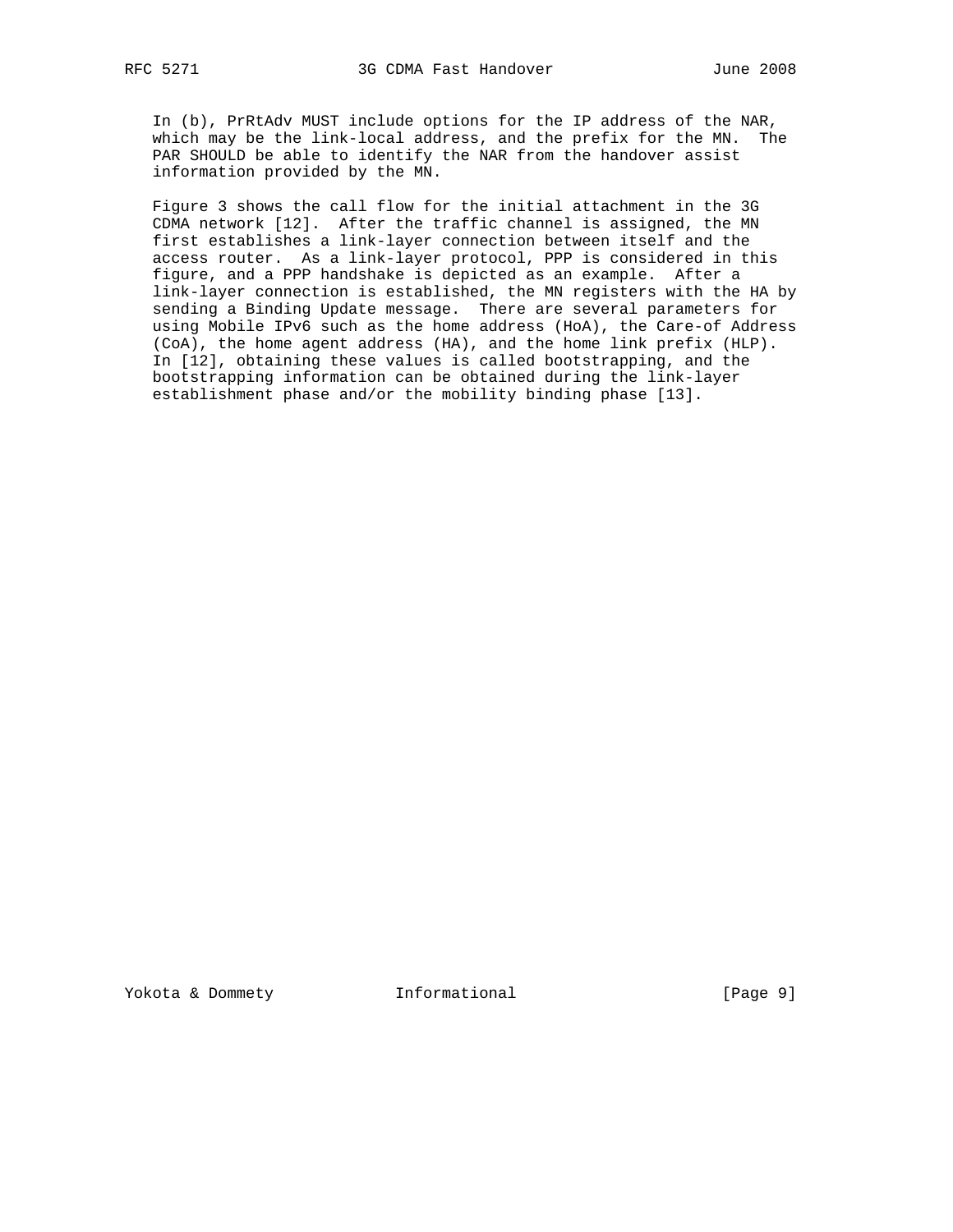

Figure 3: Attachment Procedure in 3G CDMA Network

The procedure for the initial attachment is as follows:

- (g) The link-layer connection establishment and the bootstrapping phase.
- (g-1) The LCP (Link Control Protocol) configure-request/response messages are exchanged.
- (g-2) User authentication (e.g., Challenge Handshake Authentication Protocol (CHAP) or Password Authentication Protocol (PAP)) is conducted.

Yokota & Dommety **Informational** [Page 10]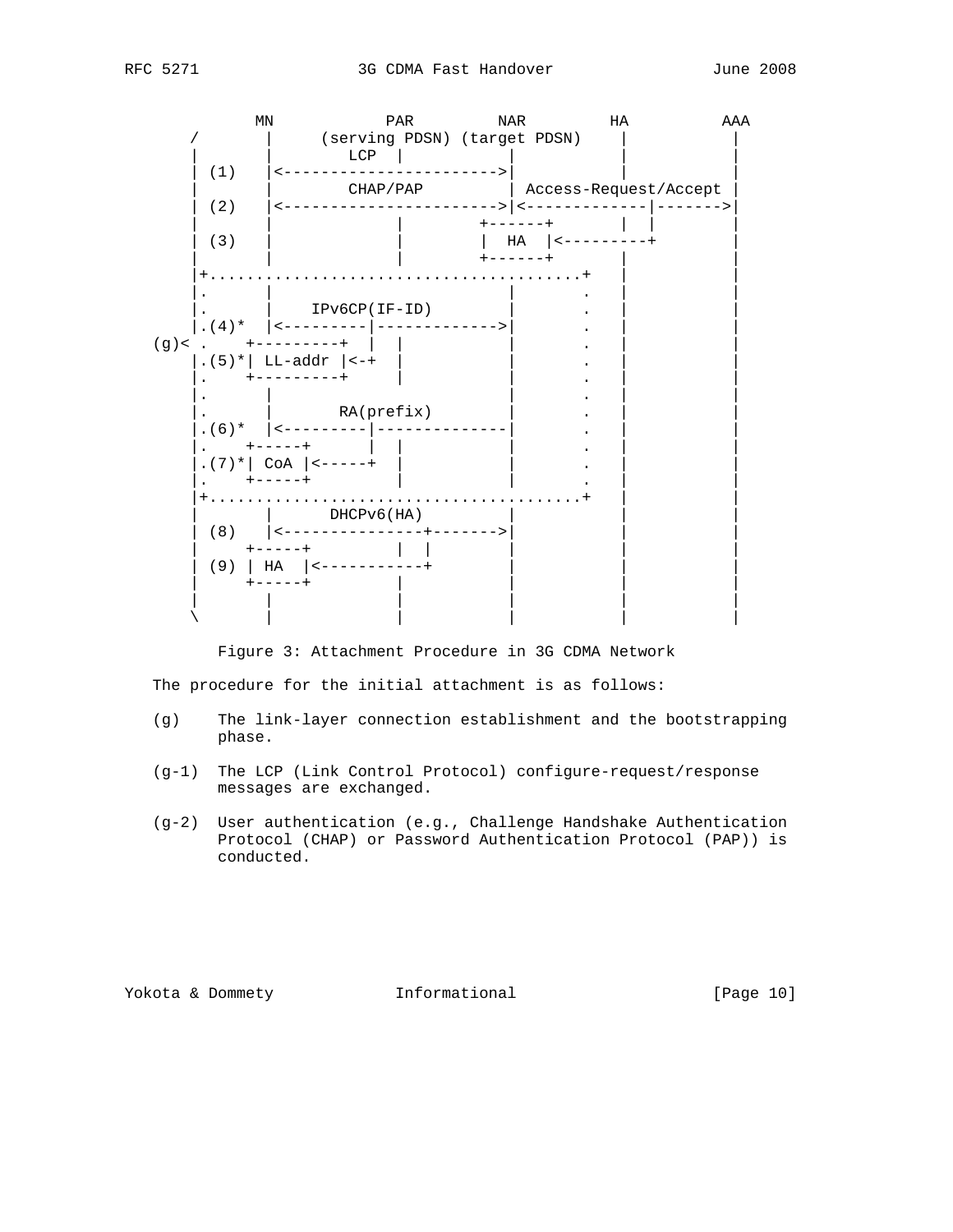- (g-3) The static bootstrapping information is conveyed from the AAA and stored in the NAR (target PDSN). The HoA and HLP can be dynamically assigned by the HA in the mobility binding phase. This step can be skipped in the handover case.
- (g-4) Unique interface IDs are negotiated in IPv6 Control Protocol (IPv6CP).
- (g-5) The MN configures its link-local address based on the obtained interface ID.
- (g-6) A router advertisement containing the prefix is received by the MN.
- (g-7) The MN configures its CoA based on the obtained prefix.
- (g-8) DHCPv6 is used to obtain the static bootstrap information (e.g., the HA address). This step is performed in the initial attachment and can be skipped once the MN obtains those parameters.
- (g-9) The MN installs the bootstrap information for further procedures (e.g., the mobility binding).

 As is shown in Figure 3, it takes a considerable amount of time to establish a link-layer connection and almost all of the above sequences run every time the MN attaches to a new access network. It is therefore beneficial if packets in transit to the MN are saved not only during the time period when the MN switches to the new radio channel but also during the time period when the MN establishes the link-layer connection.

 There are several ways to configure a unique IP address for the MN. If a globally unique prefix is assigned per link as introduced in [12], the MN can use any interface ID except that of the other peer (the AR to which the MN is attached) to create a unique IP address. If this is the case, however, the PAR cannot provide the MN with a correct prefix for the new network in the PrRtAdv since such a prefix is selected by the NAR and provided in the router advertisement. The MN therefore configures a temporary NCoA with the prefix provided by the PAR and the correct NCoA MUST be assigned by the NAR. Therefore, in 3G CDMA network, the PAR MUST send the HI with the S flag set when it receives the FBU from the MN at step (c) in Figure 2.

Yokota & Dommety **Informational** [Page 11]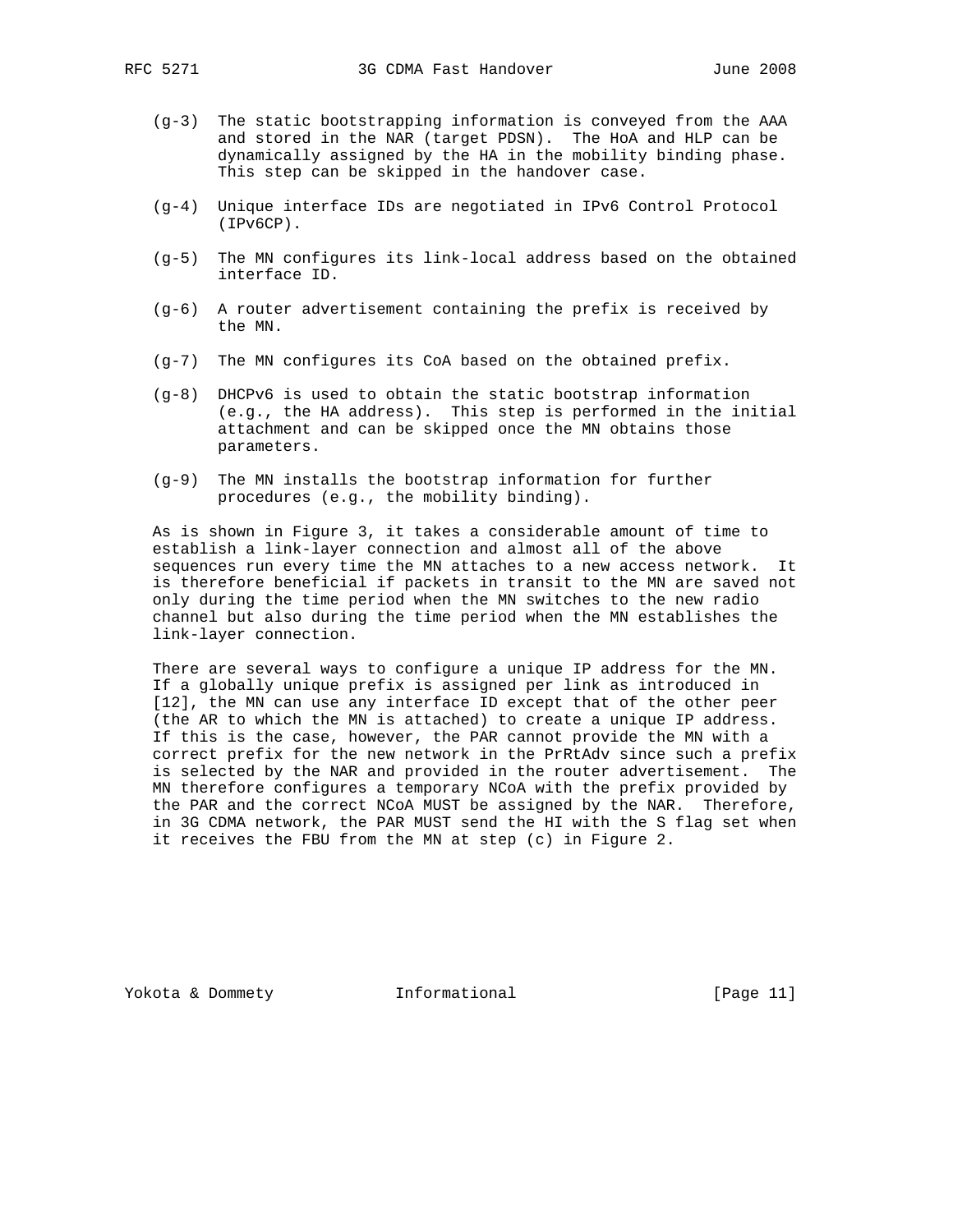The UNA is supposed to include the MN-LLA [3], but the point-to-point link-layer connection may be able to uniquely identify the MN. The most required information by the UNA is the NCoA to check if there is a corresponding buffer. Therefore, in (h), the function of the UNA can be realized in several ways:

- o Since the establishment of the link-layer connection in (g) indicates readiness of data communication on the MN side, the NAR immediately checks if there is a buffer that has packets destined for the NCoA, which was configured at steps  $(c) - (d)$ , and starts delivering, if any (substitution of UNA).
- o The MN sends the UNA as defined in [3]. Instead of the MN-LLA in the LLA option, the MN ID MAY be included in the MN ID option (standard implementation of UNA).

 The primary benefit of the predictive fast handover mode is that the packets destined for the MN can be buffered at the NAR, and packet loss due to handover will be much lower than that of the normal MIPv6 operation. Regarding the bootstrapping, the following benefit can be obtained, too:

 o Since the NCoA can be configured via the fast handover procedures, a router advertisement is not required.

Therefore, the procedures  $(g-4)$  to  $(g-7)$  can be skipped from the standard MIPv6 operation in Figure 3.

5.2. Reactive Fast Handover

 When the network does not support the predictive fast handover mode, the reactive fast handover is applied. In this document, a new flag is defined in PrRtAdv to inform the MN about the capability of the network (see Section 6.4). To minimize packet loss in this situation, the PAR instead of the NAR can buffer packets for the MN until the MN regains connectivity with the NAR. The NAR obtains the information of the PAR from the MN on the NAR's link and receives packets buffered at the PAR. In this case, the PAR does not need to know the IP address of the NAR or the NCoA and just waits for the NAR to contact the PAR. However, since the PAR needs to know when to buffer packets for the MN, the PAR obtains the timing of buffering from the MN via the FBU or the lower-layer signaling, e.g., an indication of the release of the connection with the MN. Details of the procedure are as follows:

 (a) A router solicitation for proxy router advertisement MAY be sent to the PAR.

Yokota & Dommety **Informational** [Page 12]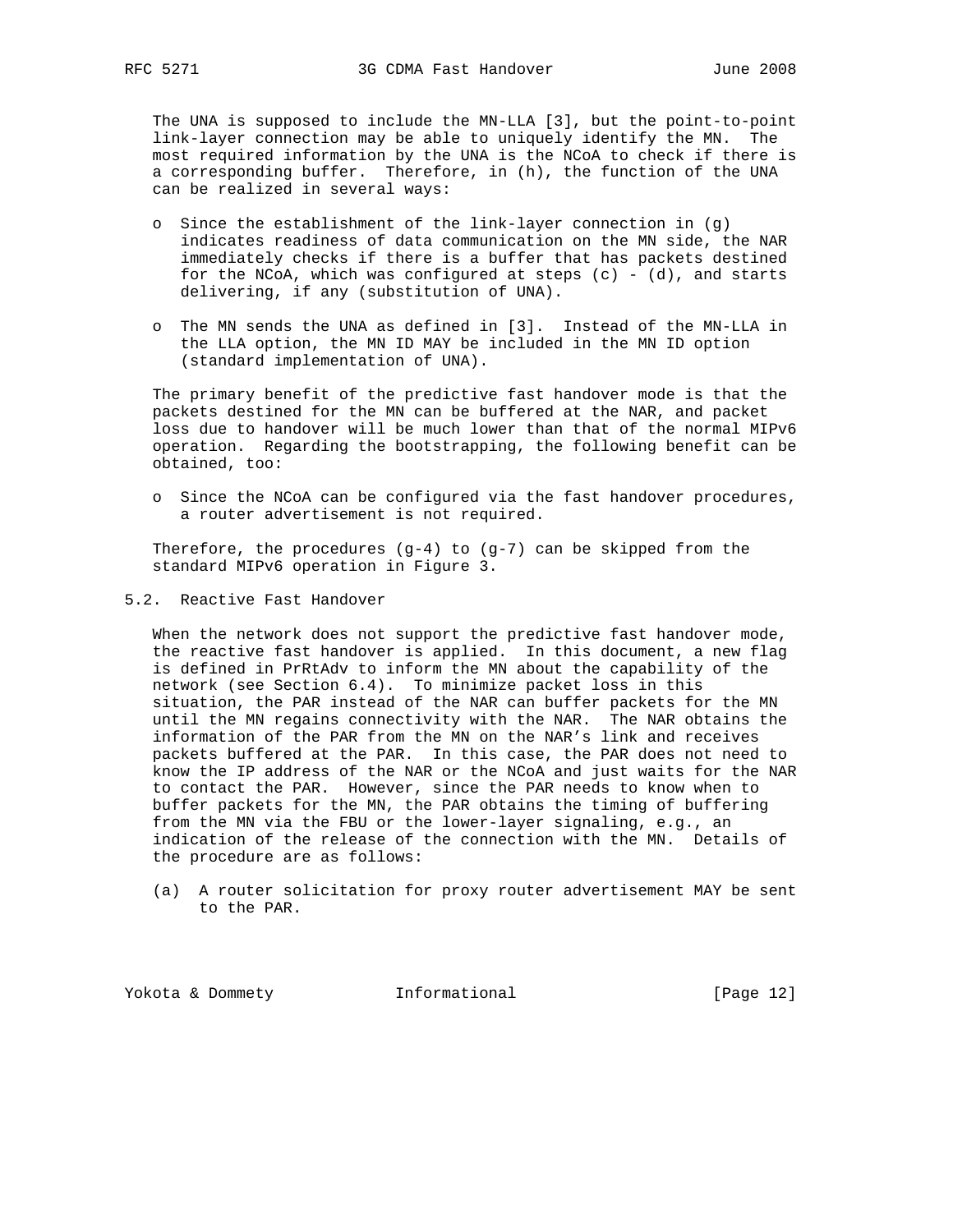- (b) The proxy router advertisement MAY be sent to the MN. If the information on the NAR is not available by the PAR, "0::0" MUST be used for the options related to the NAR (e.g., IP address of the NAR).
- (c) The MN sends the FBU or the access network indicates the close of the connection with the MN by the lower-layer signaling. If the MN cannot formulate the NCoA, "0::0", MUST be used for the NCoA in the FBU. If the B flag is set in the FBU, the PAR SHOULD start buffering packets destined for the PCoA.
- (d) The link-layer connection associated with the PAR is closed and a new traffic channel is assigned in the new access network.
- (e) The MN attaches to the new access network. This part is the same as described in Section 5.1 and illustrated in Figure 3.
- (f) The MN sends the UNA to the NAR.
- (g) The MN sends the Fast Binding Update (FBU) to the PAR via the NAR.
- (h) The NAR forwards the FBU from the MN to the PAR.
- (i) The PAR sends the Handover Initiate (HI) to the NAR with the Code set to 1.
- (j) The NAR sends the Handover Acknowledge (HAck) back to the PAR.
- (k) The PAR sends the FBAck to the NAR.
- (l) If the PAR is buffering packets destined for the PCoA, it starts forwarding them as well as newly arriving ones to the NAR.
- (m) The NAR delivers the packets to the MN.
- (n) The MN sends the BU to the HA to update the BCE with the NCoA and the HA sends back the BA to the MN.

Yokota & Dommety **Informational** [Page 13]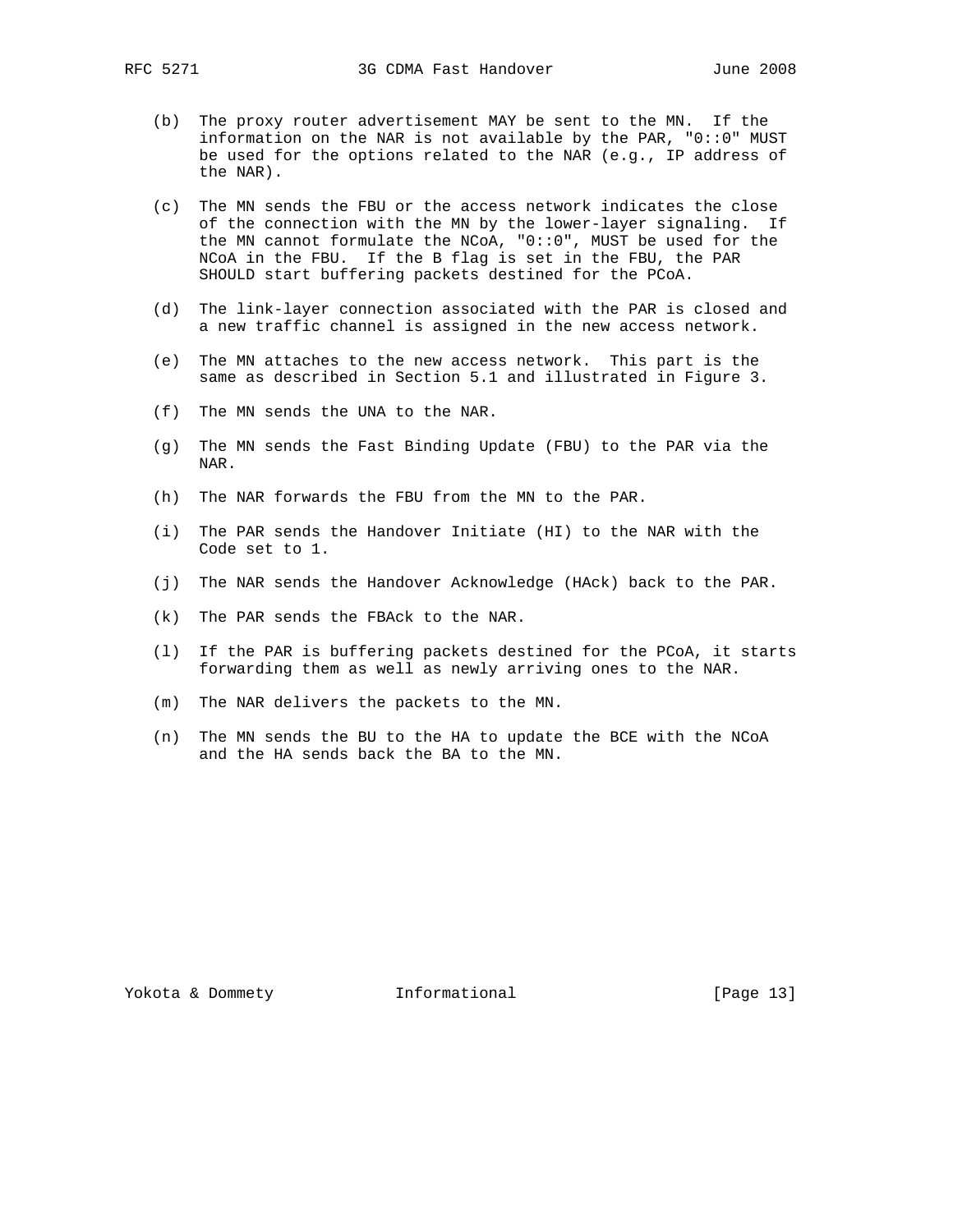

Figure 4: MIPv6 Fast Handover Operation (Reactive Mode)

 To indicate the PAR to buffer packets destined for the PCoA, in step (c), a new flag 'B' is defined in the FBU. When the PAR receives the FBU with this flag set, it SHOULD buffer packets for the MN. The PAR MAY also start buffering packets for the MN based on lower layer signal during handover. Since the packets are buffered at the PAR in this scenario, the UNA, which is received and processed by the NAR, can not be used to trigger to forward the buffered packets at the PAR. In Figure 4, the HAck from the NAR is used as the trigger for the forwarding of any buffered packets.

 The handover indication from the lower layer of 3G CDMA system is reasonably reliable by the periodical reports from the MN; however, there are several situations where the target link is not available

Yokota & Dommety **Informational** [Page 14]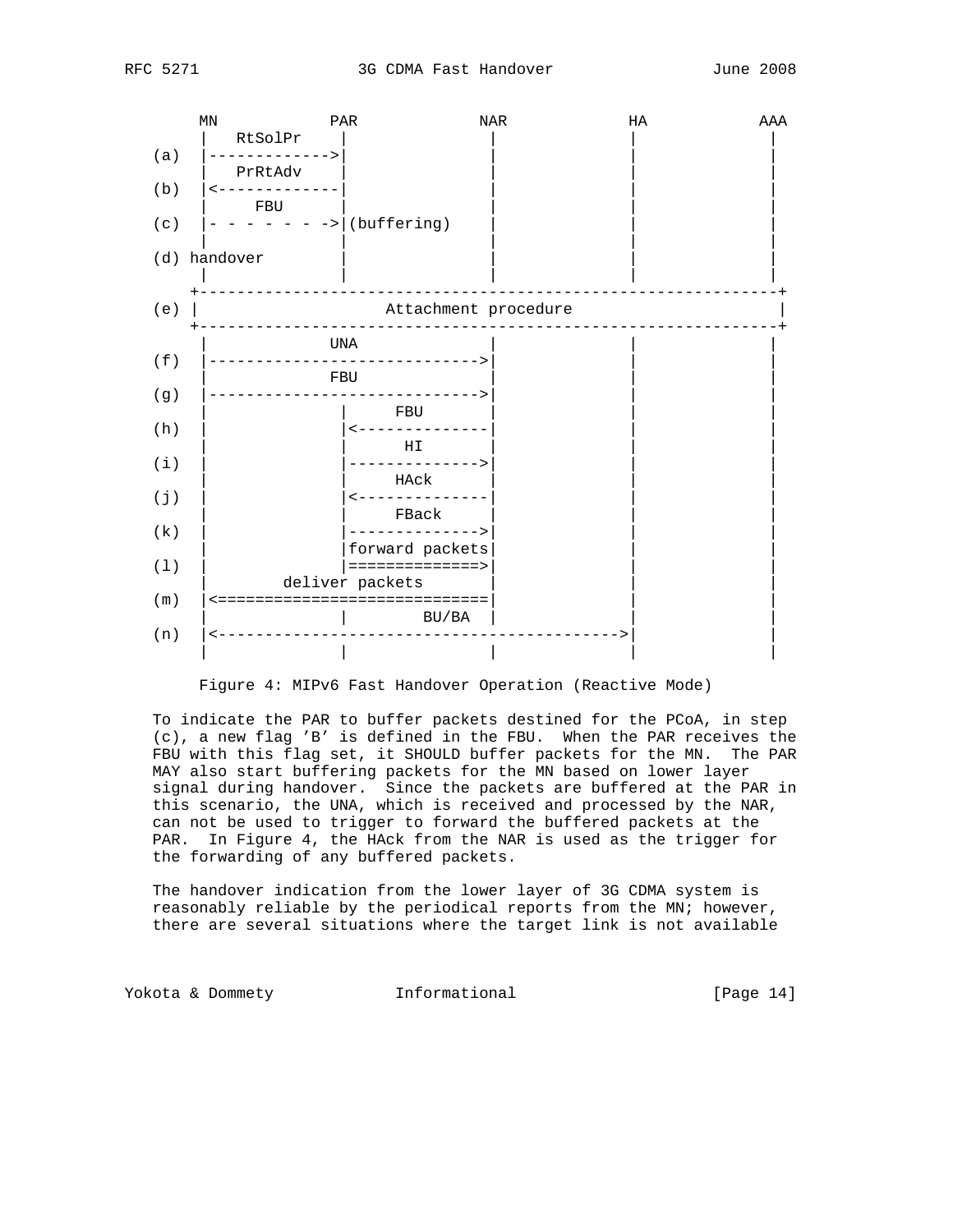after the handover (step (d)) and the MN comes back to the PAR, or the MN is not able to move to the target link for some reason after the connection was closed. If this is the case, the attachment procedure is performed on the previous link. The packets buffered at the PAR SHOULD be delivered to the MN after the connection is re-established.

### 5.3. Considerations on the Link Indications

 This section discusses if the link indications assumed in this document meet the principles defined in Section 2 of RFC 4907[20], which suggests 11 architectural principles on the link indication and the effectiveness of the optimization. This document relies on the 3G CDMA network regarding the link indication, which is precisely specified by 3GPP2. Therefore, principles (1) to (5), (7), (8), and (11), that is, "Model Validation", "Clear Definition", "Robustness", "Recovery from Invalid Indications", "Congestion Control", "Interoperability", "Race Condition", and "Transport of Link Indications" are considered by those specs. Principle (6) "Effectiveness" mentions the effectiveness of the optimization. This document bases its effectiveness on RFC 5268. Therefore, this principle is dealt by that RFC. Principle (9) "Metric Consistency" mentions inconsistencies between link and routing layer metrics. The spec of this document does not change the routing metrics and multi-homing is not considered. Finally, principle (10) "Layer Compression", mentions an overhead reduction scheme and interoperability. This document does not deal with overhead reduction and therefore this principle does not apply.

- 6. Message Format
- 6.1. Handover Assist Information Option

 If the lower layer information of the new point of attachment is not represented as the link-layer address, the following option SHOULD be used. The primary purpose of this option is to convey the handover assist information described in Section 4.

0  $1$   $2$   $3$  0 1 2 3 4 5 6 7 8 9 0 1 2 3 4 5 6 7 8 9 0 1 2 3 4 5 6 7 8 9 0 1 +-+-+-+-+-+-+-+-+-+-+-+-+-+-+-+-+-+-+-+-+-+-+-+-+-+-+-+-+-+-+-+-+ | Type | Length | Option-Code | HAI-Length | +-+-+-+-+-+-+-+-+-+-+-+-+-+-+-+-+-+-+-+-+-+-+-+-+-+-+-+-+-+-+-+-+ | HAI-Value... +-+-+-+-+-+-+-+-+-+-+-+-+-+-+-+-

Yokota & Dommety **Informational** [Page 15]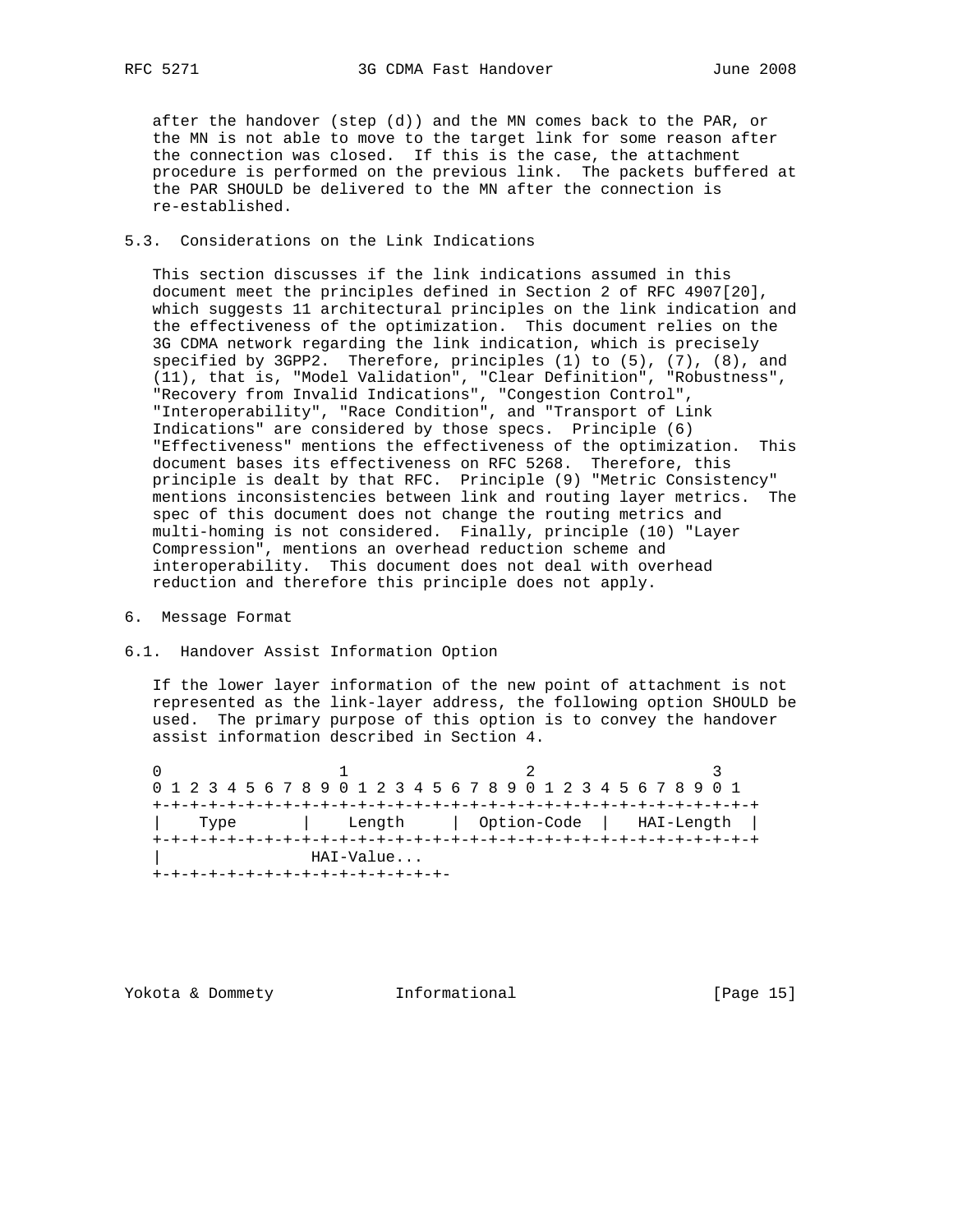Type 29

 Length The size of this option in 8 octets including the Type, Length, Option-Code, and HAI-Length (Handover Assist Information-Length) fields.

Option-Code

- 1: Access Network Identifier (AN ID) 2: Sector ID
- HAI-Length The size of the HAI-Value field in octets.

HAI-Value The value specified by the Option-Code.

 If those that received this message do not support this option, they SHOULD treat this option as opaque and MUST NOT drop it.

 Option-Code indicates the particular type of handover assist information. Currently, two types of information are defined to assist the discovery of the NAR (see Section 3).

 Depending on the size of the HAI-Value field, appropriate padding MUST be used to ensure that the entire option size is a multiple of 8 octets. The HAI-Length is used to disambiguate the size of the HAI-Value.

 The handover assist information MAY replace the New Access Point Link-Layer Address in 3G CDMA networks.

#### 6.2. Mobile Node Identifier Option

 This option is used to transfer the Identifier of the MN, which is not its link-layer address.

|                  |  |  |  |  |  |  |  |        |  |  |  |  |  |  |  |                            |  |  |  |  |  |  |  |  |  |  |  |  | 0 1 2 3 4 5 6 7 8 9 0 1 2 3 4 5 6 7 8 9 0 1 2 3 4 5 6 7 8 9 0 1 |  |
|------------------|--|--|--|--|--|--|--|--------|--|--|--|--|--|--|--|----------------------------|--|--|--|--|--|--|--|--|--|--|--|--|-----------------------------------------------------------------|--|
| Type             |  |  |  |  |  |  |  | Length |  |  |  |  |  |  |  | Option-Code   MN ID-Length |  |  |  |  |  |  |  |  |  |  |  |  |                                                                 |  |
| $MN$ ID $\ldots$ |  |  |  |  |  |  |  |        |  |  |  |  |  |  |  |                            |  |  |  |  |  |  |  |  |  |  |  |  |                                                                 |  |

Type 30

 Length The size of this option is in 8 octets including the Type, Length, and Option-Code.

Yokota & Dommety **Informational** [Page 16]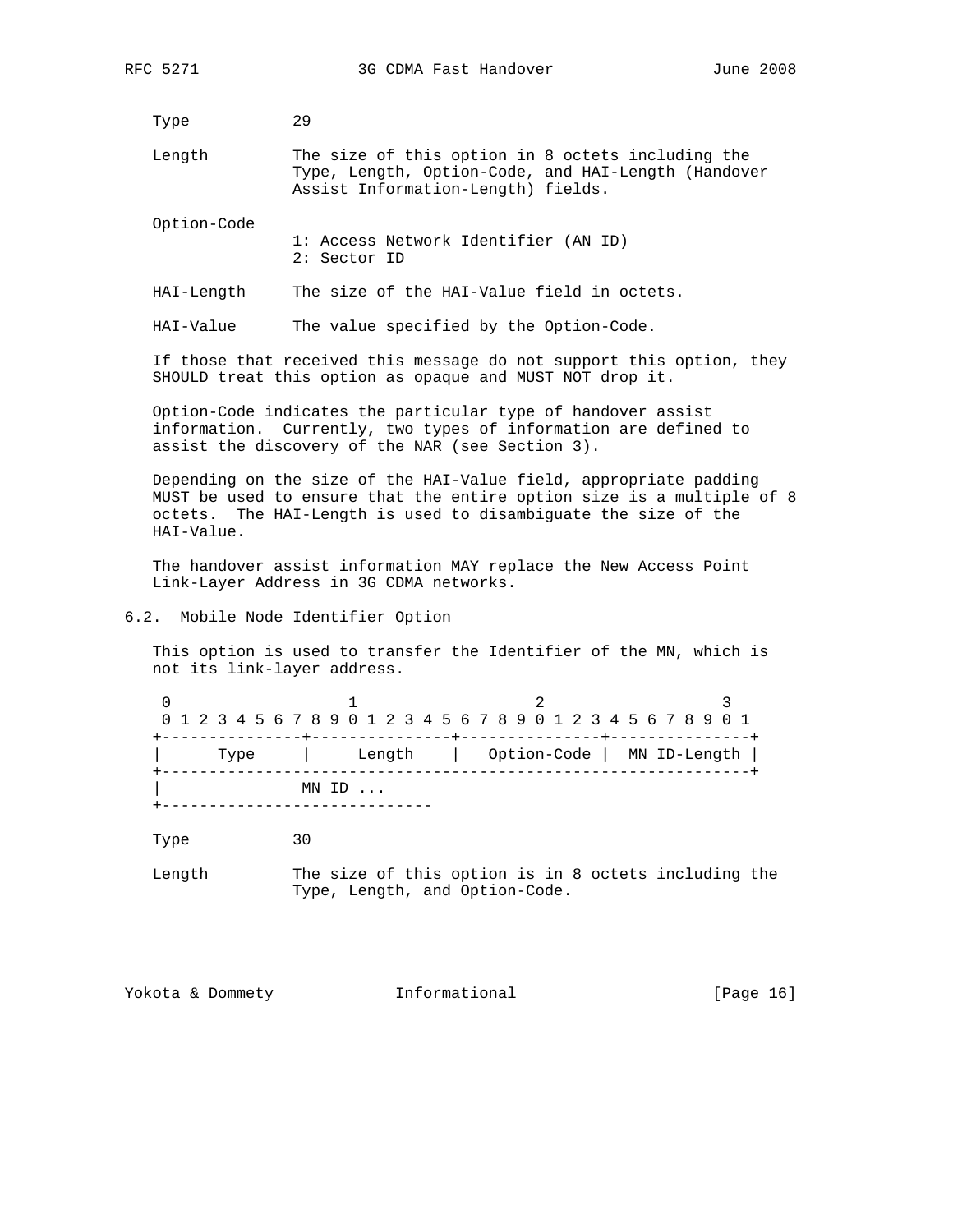Option-Code

 1: NAI [4] 2: IMSI (See Section 3)

MN ID-Length The length of the MN ID in octets.

MN ID MN ID value

The MN ID MAY replace the MN Link-Layer Address in 3G CDMA networks.

6.3. New Flag Extension to FBU Message

 The MN MUST send the FBU to the PAR with the following new (B) flag set in the previous network to indicate the PAR to buffer packets destined for the PCoA. The rest of the Binding Update message format remains the same as defined in [2] and with the additional (M), (R), and (P) flags as specified in [14], [15], and [16], respectively.

 +-+-+-+-+-+-+-+-+-+-+-+-+-+-+-+-+ | Sequence # | +-+-+-+-+-+-+-+-+-+-+-+-+-+-+-+-+-+-+-+-+-+-+-+-+-+-+-+-+-+-+-+-+  $|A|H|L|K|M|R|P|B|$  Reserved  $|$  Lifetime +-+-+-+-+-+-+-+-+-+-+-+-+-+-+-+-+-+-+-+-+-+-+-+-+-+-+-+-+-+-+-+-+ | | . . . Mobility options . . . | | +-+-+-+-+-+-+-+-+-+-+-+-+-+-+-+-+-+-+-+-+-+-+-+-+-+-+-+-+-+-+-+-+

 B flag: If the 'B' flag is set, the PAR SHOULD start buffering the packets destined for the MN as specified in Section 5.2.

6.4. New Flag Extension to PrRtAdv Message

 A new flag 'R' is defined in the PrRtAdv to inform the MN about the fast handover mode that the network supports.

0  $1$  2 3 0 1 2 3 4 5 6 7 8 9 0 1 2 3 4 5 6 7 8 9 0 1 2 3 4 5 6 7 8 9 0 1 +-+-+-+-+-+-+-+-+-+-+-+-+-+-+-+-+-+-+-+-+-+-+-+-+-+-+-+-+-+-+-+-+ | Type | Code | Checksum | +-+-+-+-+-+-+-+-+-+-+-+-+-+-+-+-+-+-+-+-+-+-+-+-+-+-+-+-+-+-+-+-+ | Subtype |R| Reserved | Identifier | +-+-+-+-+-+-+-+-+-+-+-+-+-+-+-+-+-+-+-+-+-+-+-+-+-+-+-+-+-+-+-+-+ Options ... +-+-+-+-+-+-+-+-+-+-+-+-

Yokota & Dommety **Informational** [Page 17]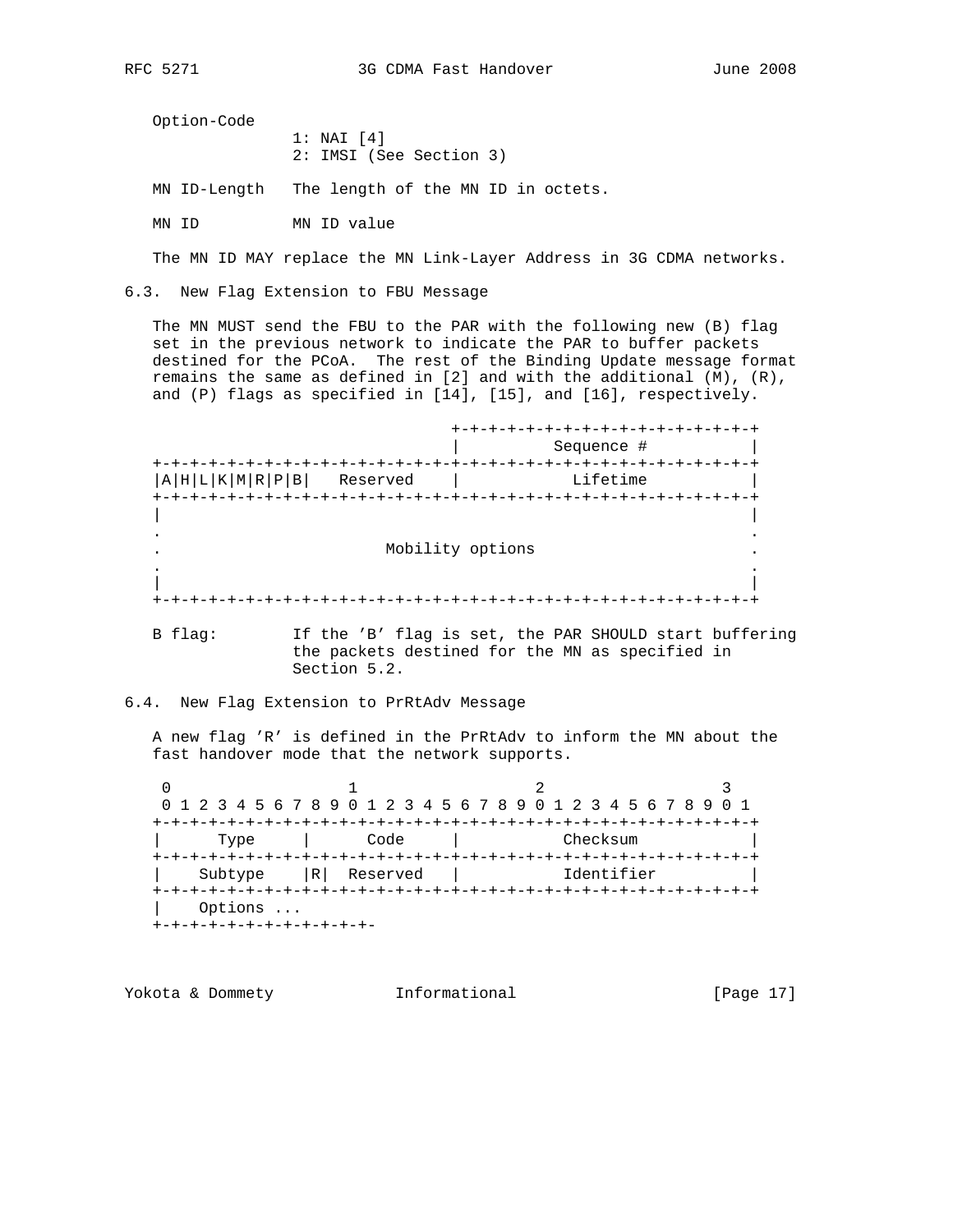- R flag: If the 'R' flag is set, the network supports only the reactive handover mode. Otherwise, the network supports both the predictive and reactive fast handover mode.
- 7. Security Considerations

 The security considerations for Mobile IPv6 fast handover are described in [3]. When a 3G CDMA network is considered, it can be assumed that the PAR and the NAR have a trust relationship and the links between them and those between the ARs and the MN are secured. The MN is authenticated every time it attaches to the new link; therefore, the AR can securely identify the MN. Depending on the operator's policy, however, SEcure Neighbor Discovery (SEND) [18] and the shared handover key defined in [17] can also be applied.

8. IANA Considerations

 This document defines two new IPv6 Neighbor Discovery options that have been assigned from the same space as the IPv6 Neighbor Discovery Options defined in [19].

- 29: Handover Assist Information Option (Section 6.1)
- 30: Mobile Node Identifier Option (Section 6.2)

 This document creates two new registries for the Option-Code field in the Handover Assist Information Option and that in the Mobile Node Identifier Option. The values for the Option-Code must be within the range 0-255. New values for both registries can be allocated by Standards Action or IESG approval [5].

 The Option-Code values that have been assigned by IANA are as follows:

 Option-Code for Handover Assist Information Option Value Description and Reference ----- ---------------------------- ---------- 0 Reserved 1 ANID Section 6.1 2 Sector ID Section 6.1

Yokota & Dommety **Informational** [Page 18]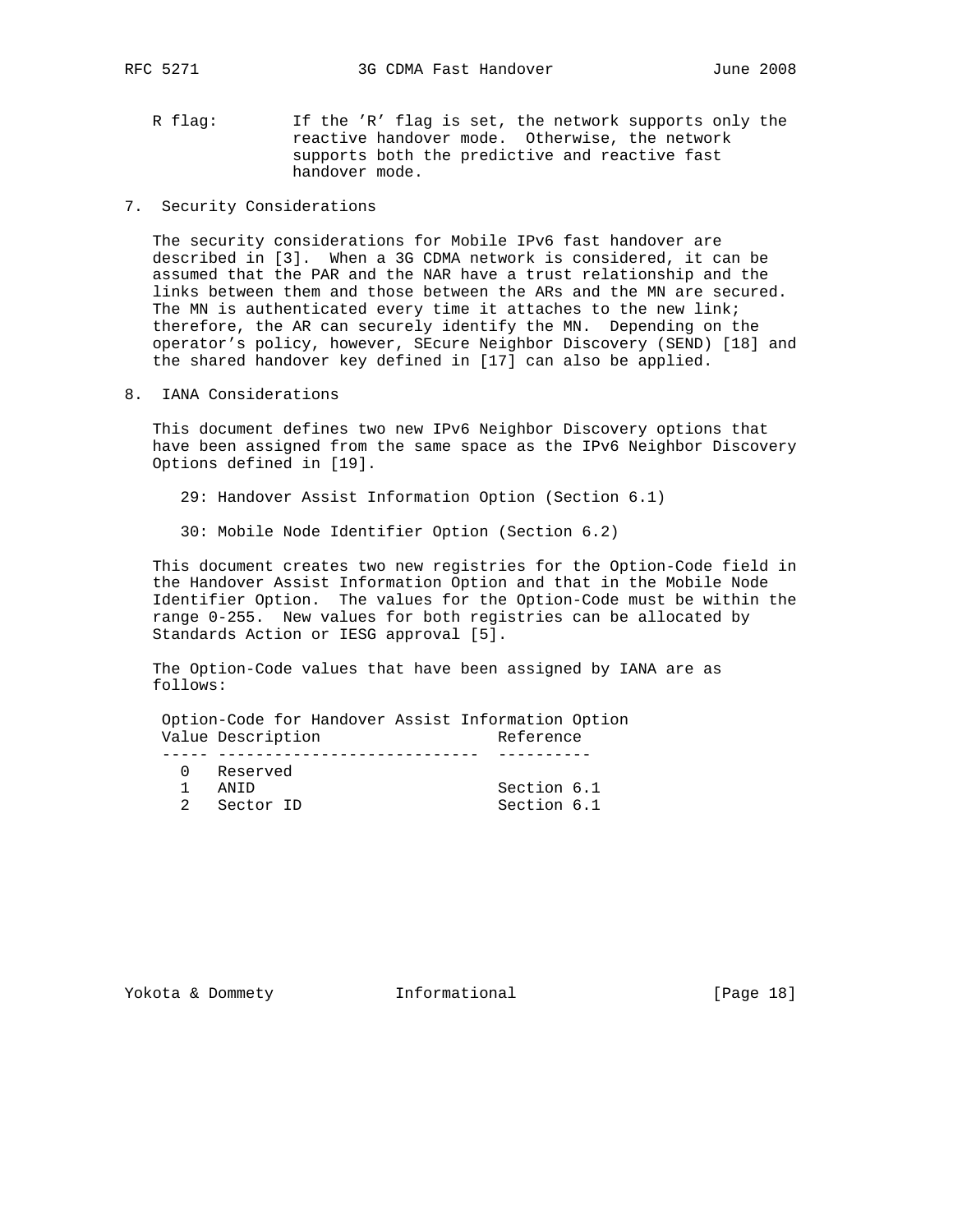Option-Code for Mobile Node Identifier Option Value Description and Reference ----- ---------------------------- ---------- 0 Reserved 1 NAI Section 6.2 2 IMSI Section 6.2

9. Acknowledgements

 The authors would like to thank Kuntal Chowdhury, Ashutosh Dutta, Ved Kafle, and Vijay Devarapalli for providing feedback and support for this work. The authors would also thank Sebastian Thalanany for 3GPP2 expert review.

- 10. References
- 10.1. Normative References
	- [1] Bradner, S., "Key words for use in RFCs to Indicate Requirement Levels", BCP 14, RFC 2119, March 1997.
	- [2] Johnson, D., Perkins, C., and J. Arkko, "Mobility Support in IPv6", RFC 3775, June 2004.
	- [3] Koodli, R., Ed., "Mobile IPv6 Fast Handovers", RFC 5268, June 2008.
	- [4] Aboba, B., Beadles, M., Arkko, J., and P. Eronen, "The Network Access Identifier", RFC 4282, December 2005.
	- [5] Narten, T. and H. Alvestrand, "Guidelines for Writing an IANA Considerations Section in RFCs", BCP 26, RFC 5226, May 2008.
	- [6] ITU-T Recommendation, "The international identification plan for mobile terminals and mobile users", ITU-T E.212, May 2004.
- 10.2. Informative References
	- [7] McCann, P., "Mobile IPv6 Fast Handovers for 802.11 Networks", RFC 4260, November 2005.
	- [8] 3GPP2 TSG-C, "cdma2000 High Rate Packet Data Air Interface Specification", C.S0024-A v.2.0, July 2005.
	- [9] 3GPP2 TSG-A, "3GPP2 Access Network Interfaces Interoperability Specification", A.S0001-A v.2.0, June 2001.

Yokota & Dommety **Informational** [Page 19]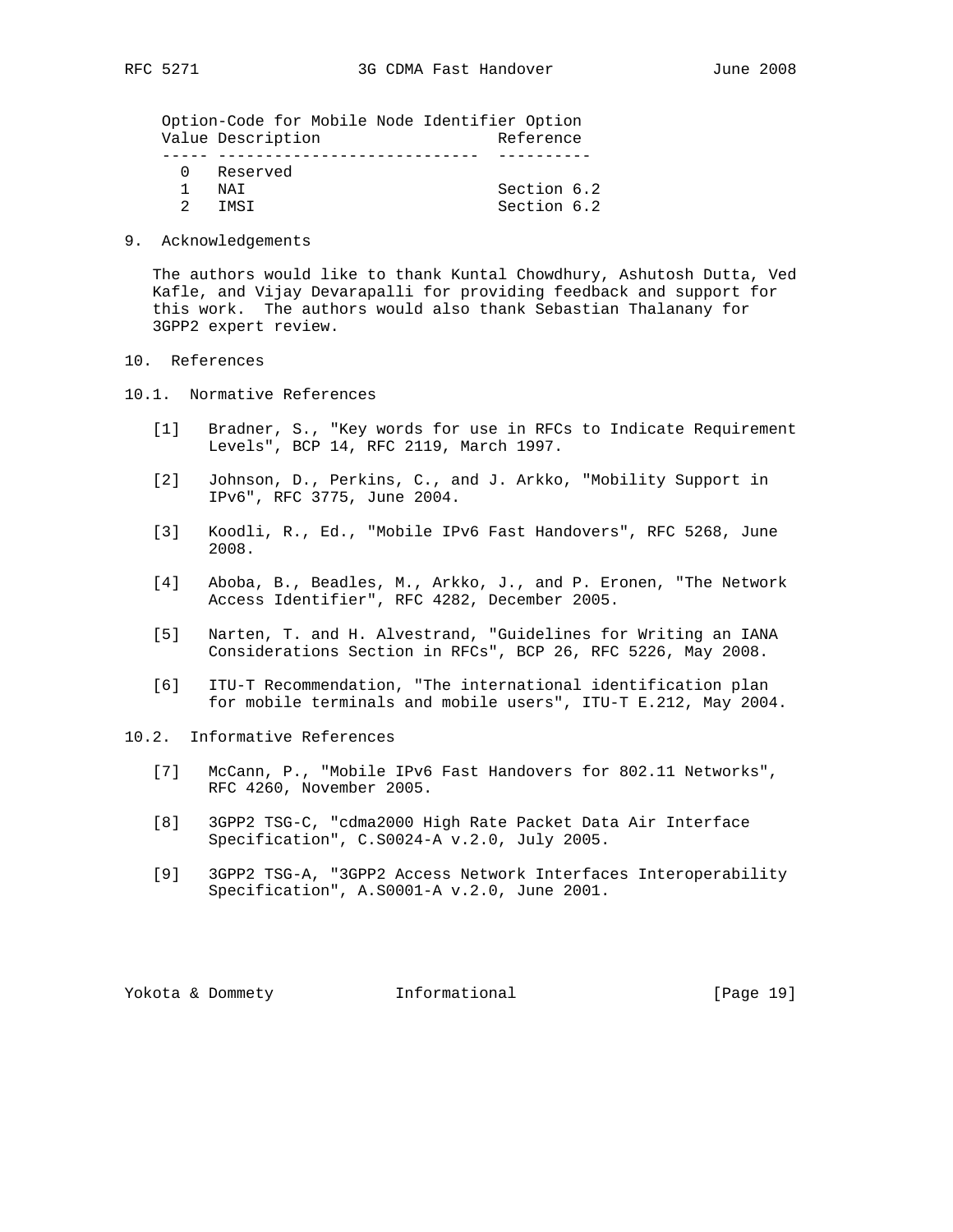- - [10] 3GPP2 TSG-A, "Interoperability Specification for High Rate Packet 1 2 Data (HRPD) Access Network Interfaces - Rev A.", A.S0007-A v.2.0, May 2003.
	- [11] 3GPP2 TSG-A, "Interoperability Specification (IOS) for High Rate Packet Data (HRPD) Access Network Interfaces", 3GPP2 A.S0008-0 v3.0, May 2003.
	- [12] 3GPP2 TSG-X, "cdma2000 Wireless IP Network Standard: Simple IP and Mobile IP services", X.S0011-002-D v.1.0, February 2006.
	- [13] Devarapalli, V., Patel, A., Keung, K., and K. Chowdhury, "Mobile IPv6 Bootstrapping for the Authentication Option Protocol", Work in Progress, September 2007.
	- [14] Soliman, H., Castelluccia, C., El Malki, K., and L. Bellier, "Hierarchical Mobile IPv6 Mobility Management (HMIPv6)", RFC 4140, August 2005.
	- [15] Devarapalli, V., Wakikawa, R., Petrescu, A., and P. Thubert, "Network Mobility (NEMO) Basic Support Protocol", RFC 3963, January 2005.
	- [16] Gundavell, S., Ed., Leung, K., Devarapalli, V., Chowdhury, K., and B. Patil, "Proxy Mobile IPv6", Work in Progress, February 2008.
	- [17] Kempf, J., Ed. and R. Koodli, "Distributing a Symmetric FMIPv6 Handover Key using SEND", RFC 5269, June 2008.
	- [18] Arkko, J., Ed., Kempf, J., Zill, B., and P. Nikander, "SEcure Neighbor Discovery (SEND)", RFC 3971, March 2005.
	- [19] Narten, T., Nordmark, E., Simpson, W., and H. Soliman, "Neighbor Discovery for IP version 6 (IPv6)", RFC 4861, September 2007.
	- [20] Aboba, B., Ed., "Architectural Implications of Link Indications", RFC 4907, June 2007.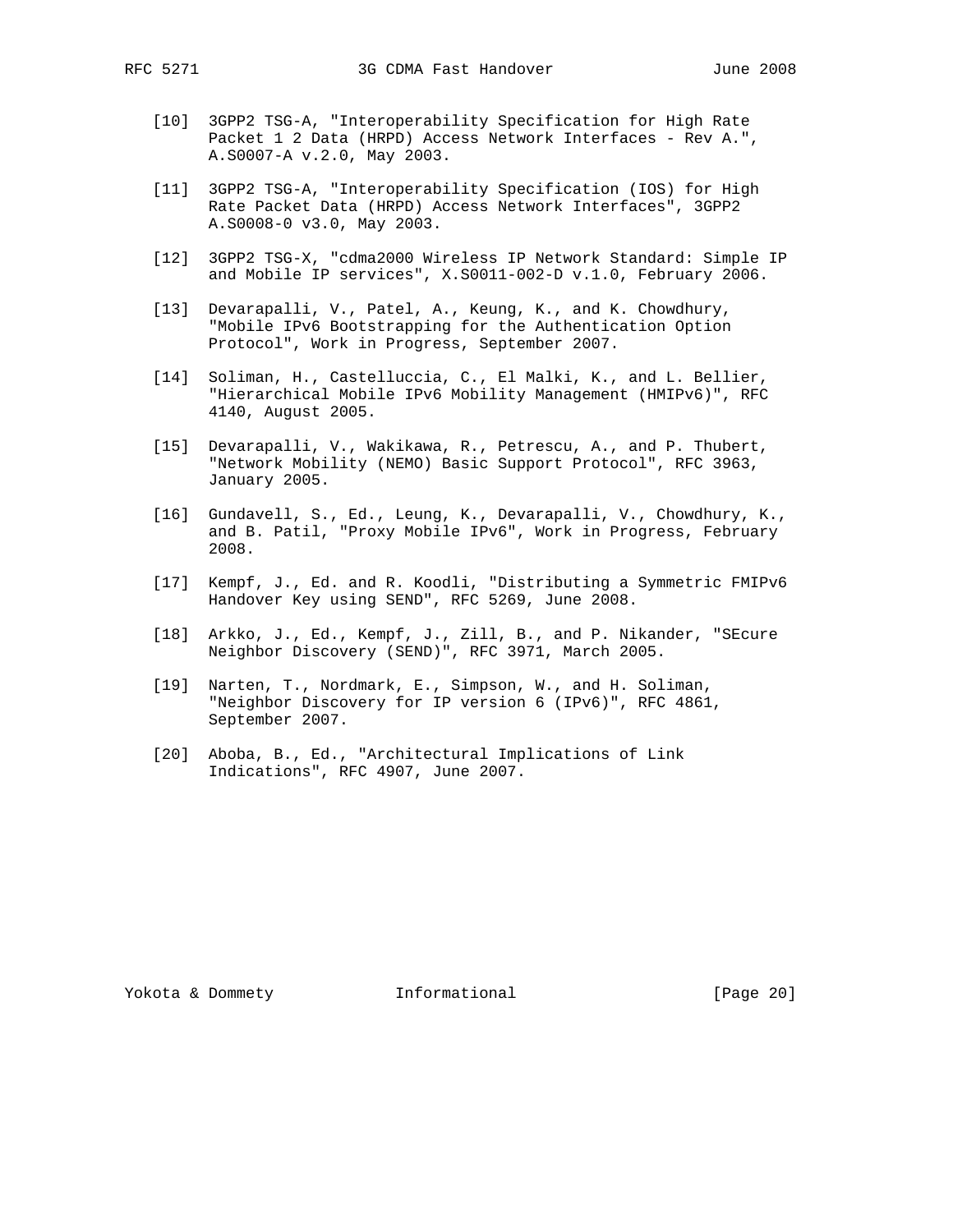Authors' Addresses

 Hidetoshi Yokota KDDI Lab 2-1-15 Ohara, Fujimino Saitama, 356-8502 JP

 Phone: +81 49 278 7894 Fax: +81 49 278 7510 EMail: yokota@kddilabs.jp

 Gopal Dommety Cisco Systems, Inc. 170 West Tasman Drive San Jose, CA 95134 US

 Phone: +1 408 525 1404 EMail: gdommety@cisco.com